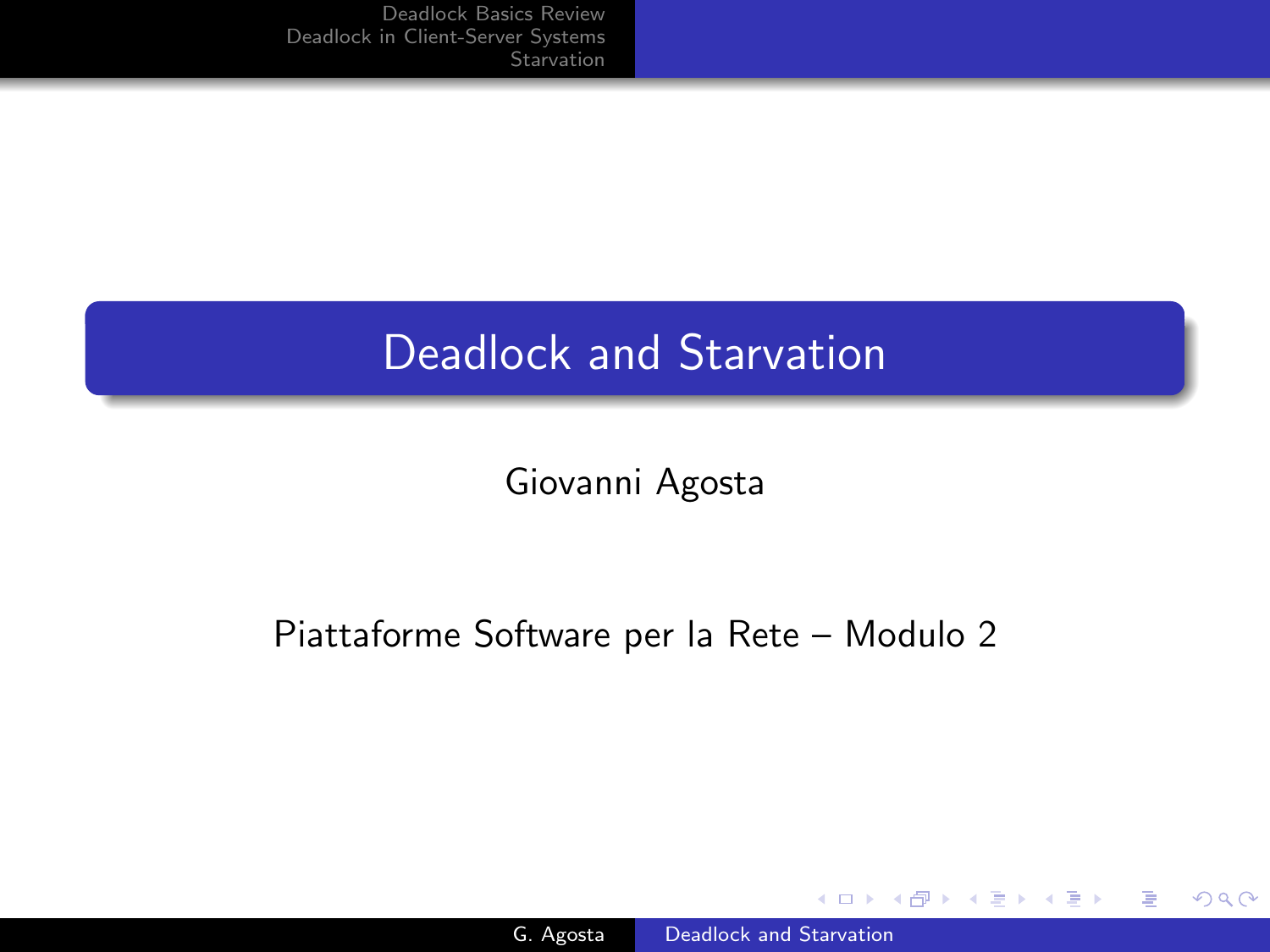# **Outline**







 $\leftarrow$ 

э

 $\sim$ 

 $\sim$ 

Έ

 $299$ 

∍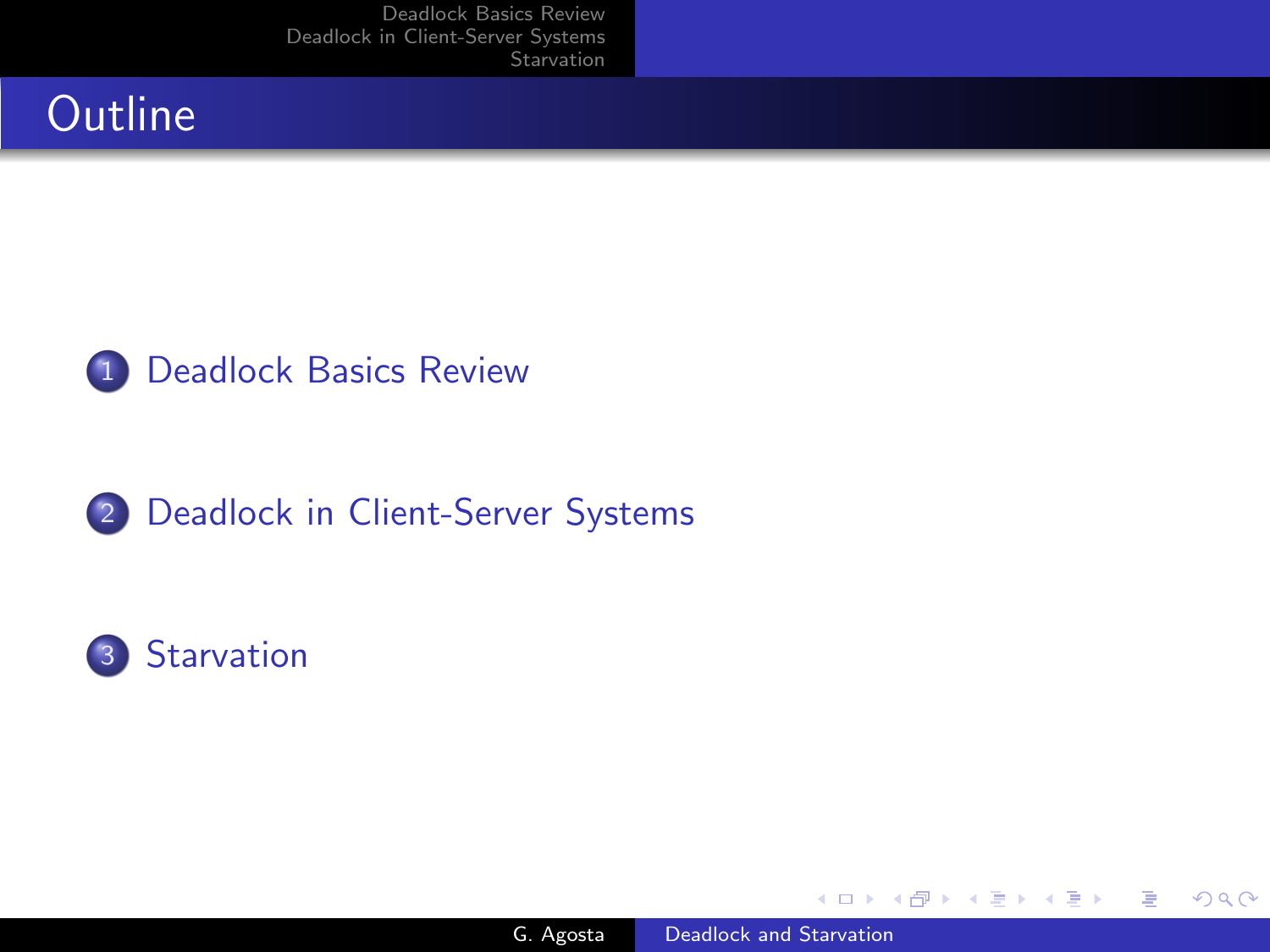## Deadlock Basics Review

#### Definition

A situation in which computation cannot proceed because a set of two or more components in the system is block and each component is waiting on another component in the set.

- A "component" can be any independent control flow, and location on the same or different machines is not a factor
- Usually, a component waits on another to release control on an exclusively accessed resource, or to send some message which only it can generate

<span id="page-2-0"></span> $\Omega$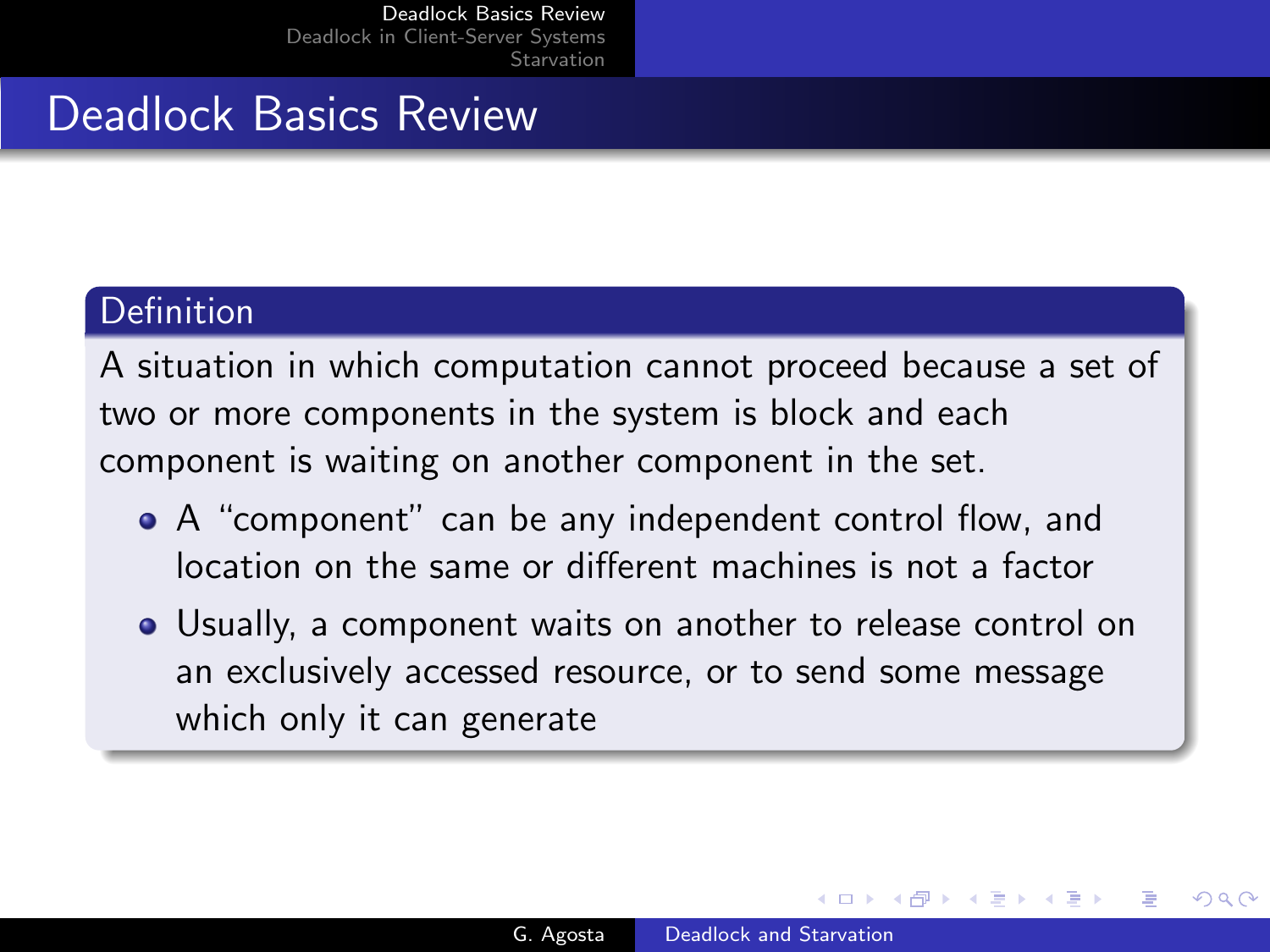# Deadlock Basics Review

### **Conditions**

The following conditions are needed for a *deadlock* to occur:

Mutual Exclusion There must be shared resources (which may include abstract resources) that are accessed in mutual exclusion;

No Preemption Components cannot be interrupted;

- Hold & Wait Components can hold exclusive access to resources while waiting for other resources;
- Circular Wait The waiting relation between components, modeled as a graph, has cycles.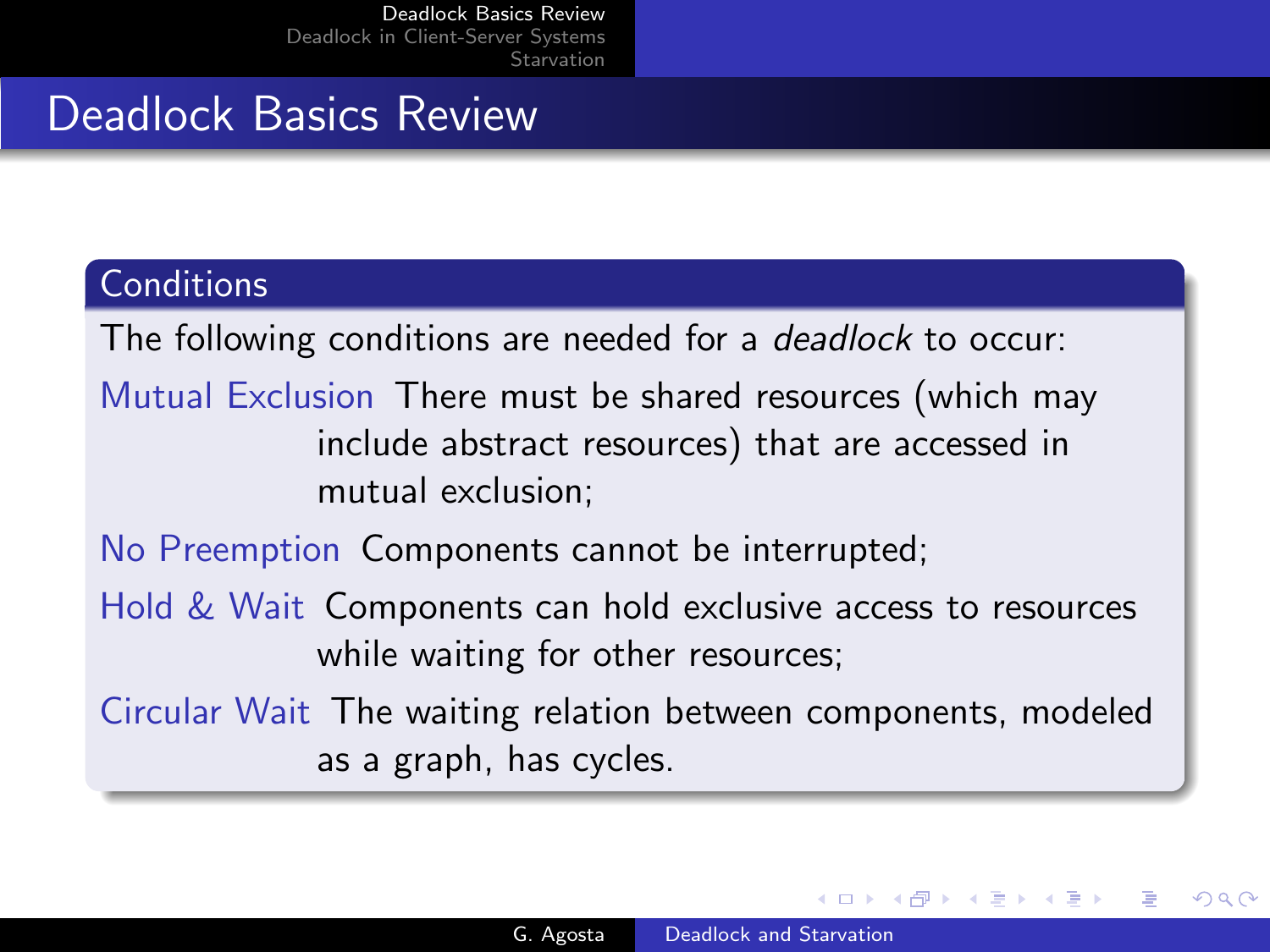# Deadlock Basics Review

### **Conditions**

When considering a distributed computing environment, similar conditions may appear as:

Mutual Exclusion Responses must be received from a single source; No Preemption Components cannot be interrupted;

Hold & Wait Components can forestall sending responses while waiting for responses from other components;

Circular Wait The waiting relation between components, modeled as a graph, has cycles.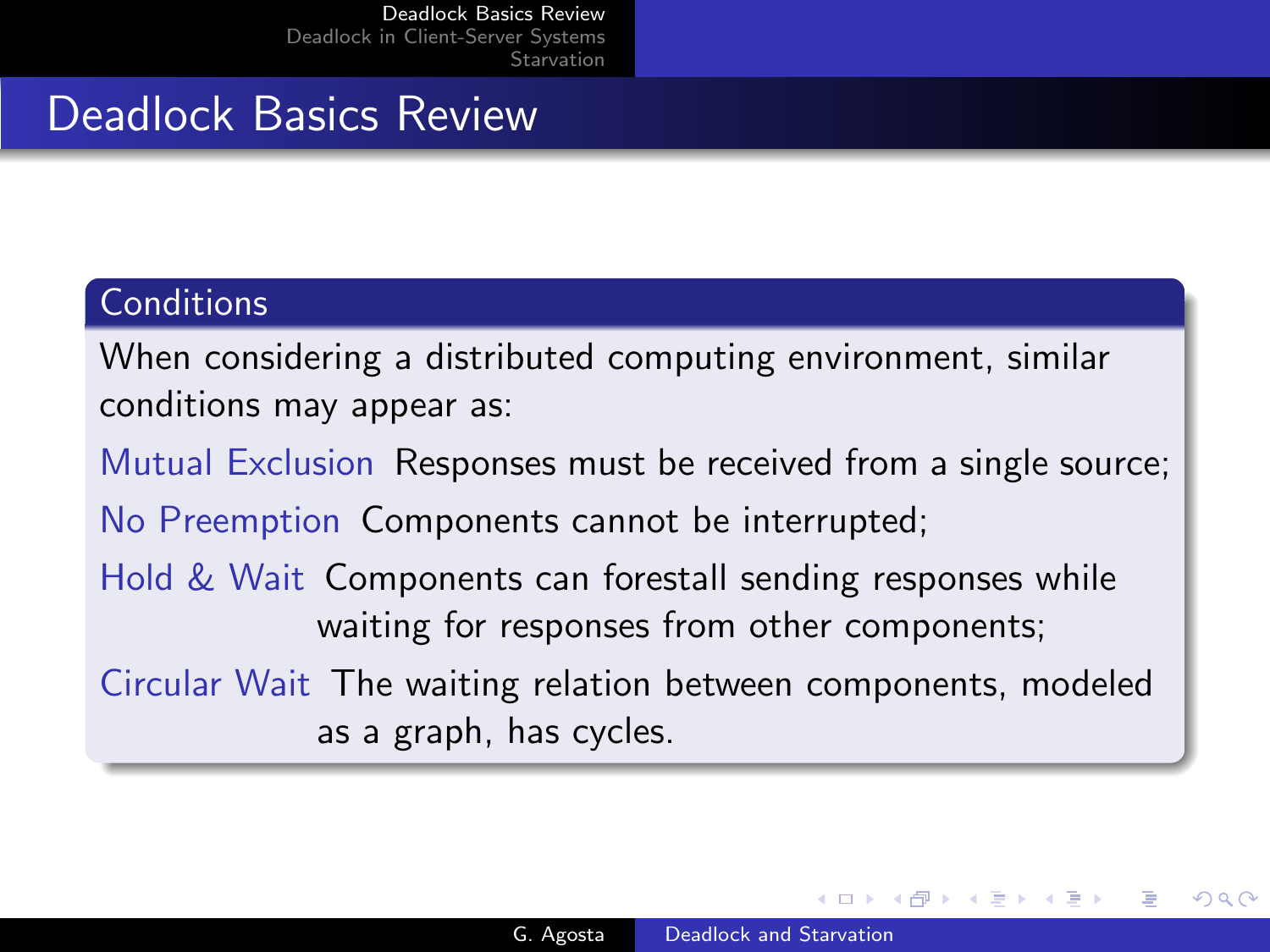## Deadlock Basics Review

### Detection is difficult

- Need to know which resources are held by each component
- Abstract resources are difficult to track

Endline: no practical program can be built to detect deadlock in a distributed environment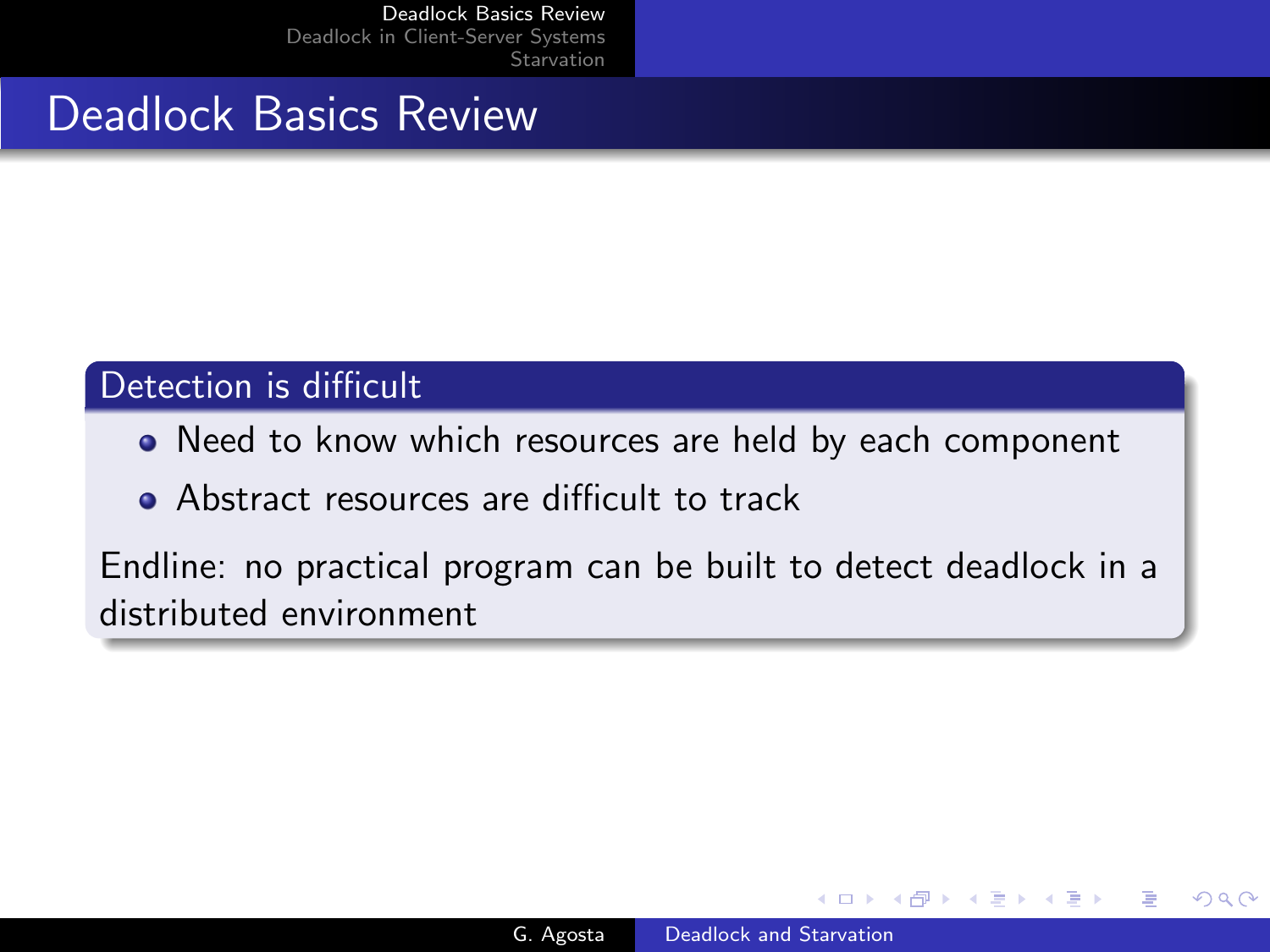# Deadlock in Client-Server Systems

## Avoiding Deadlock

- Understand the conditions
- Plan protocols and software to avoid deadlock conditions
- <span id="page-6-0"></span>Use of request-response paradigm in Client-Server systems helps, but has some remaining issues:
	- Need for full synchronization specification
	- Unreliable transport may cause deadlock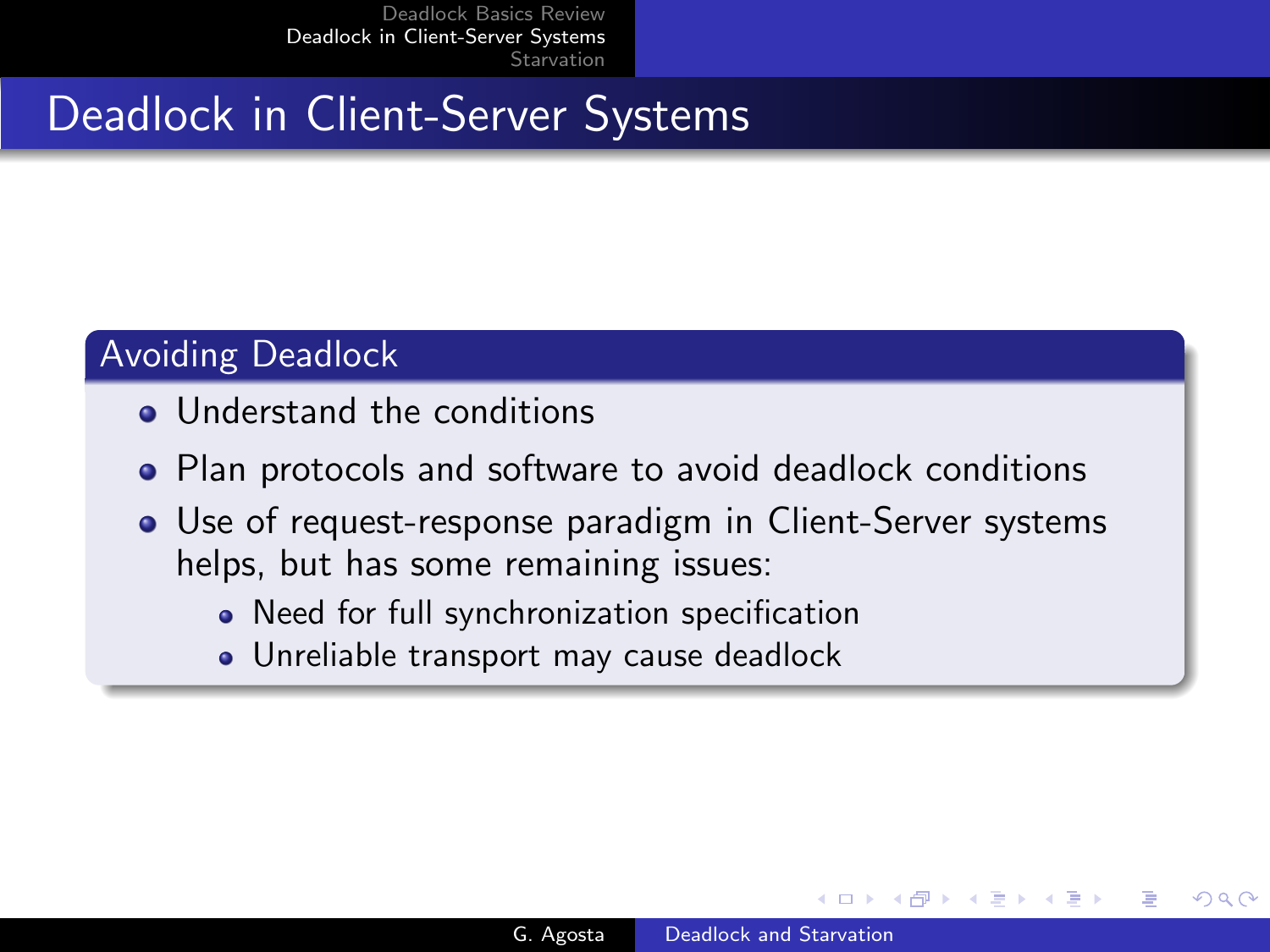## Deadlock in Client-Server Systems Lack of Full Synchronization Specification

### Protocol Example

- Client establishes connection with Server
- Either Client or Server sends initial message; the other end waits for initial message and sends initial response
- After the initial message exchange, Client sends requests, and Server sends responses to each request
- After receiving response to its last request, Client closes the connection

Both Client and Server may end up waiting for initial response.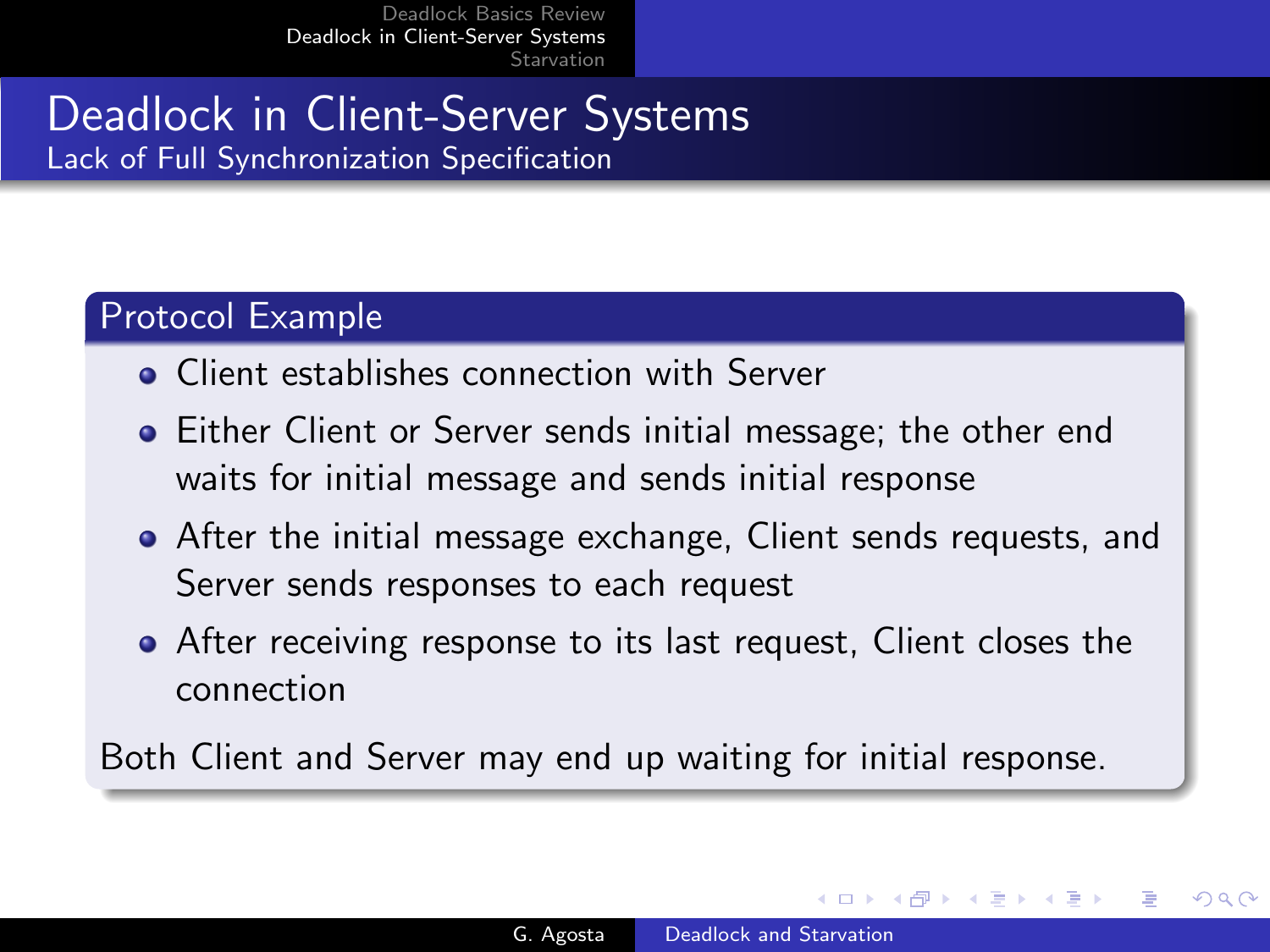## Deadlock in Client-Server Systems Unreliable Transport

#### Exchange example

Assume UDP is used with a protocol designed to work with reliable transport:

- Client establishes connection with Server
- Client sends request, which is lost
- Server waits for request, Clients waits for response

Solution: use reliable transfer or timeout mechanism (equivalent to removing *no preemption* condition)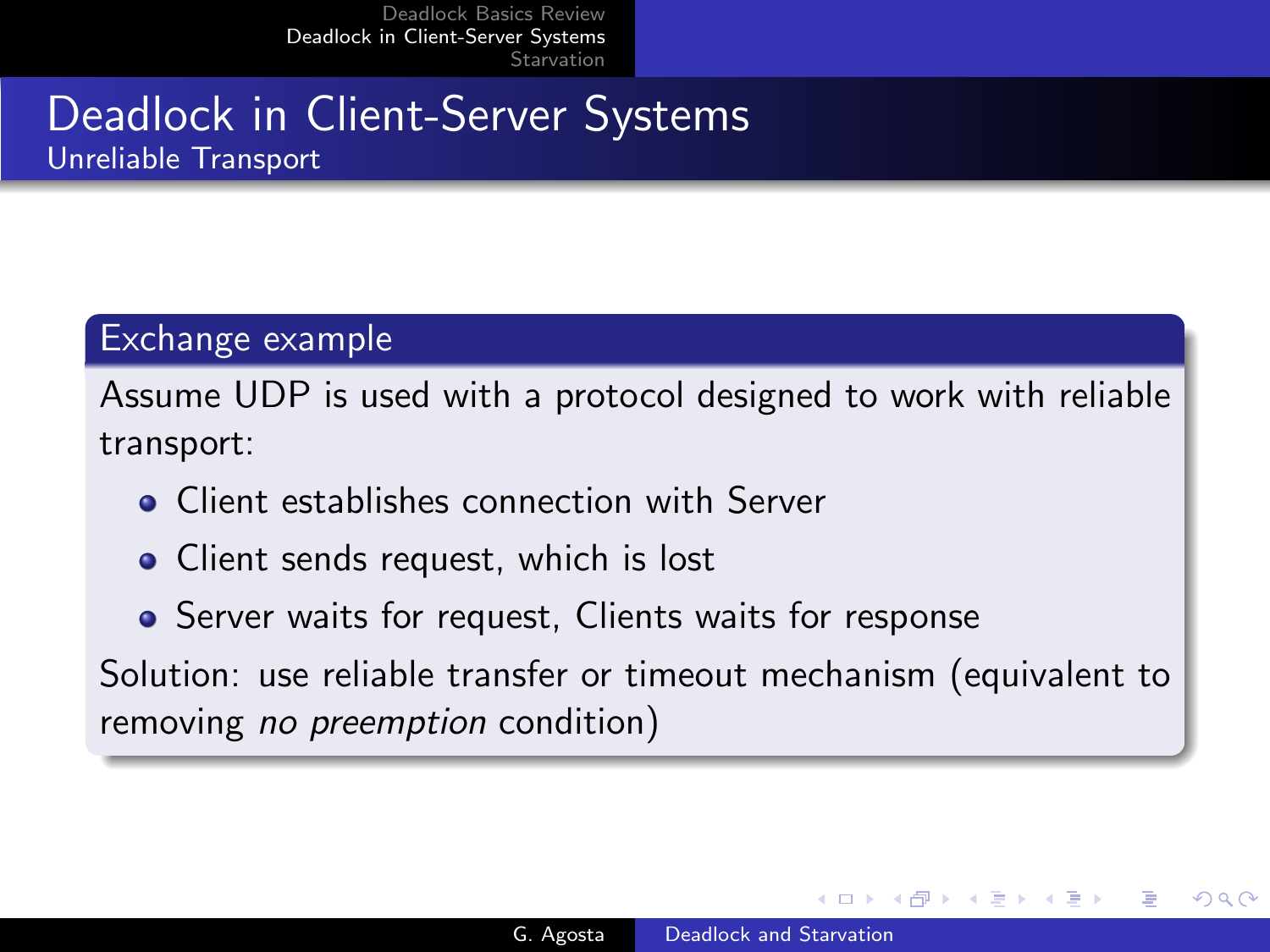# **Starvation**

## **Definition**

A situation in which some clients cannot access a service, while others can.

### Example

- Iterative servers allowing arbitrarily long interactions
- Can be exploited for denying service to others

## **Solutions**

- Timeout in waiting for requests (idle timer)
- Maximum number of requests serviced per connection

<span id="page-9-0"></span>つくへ